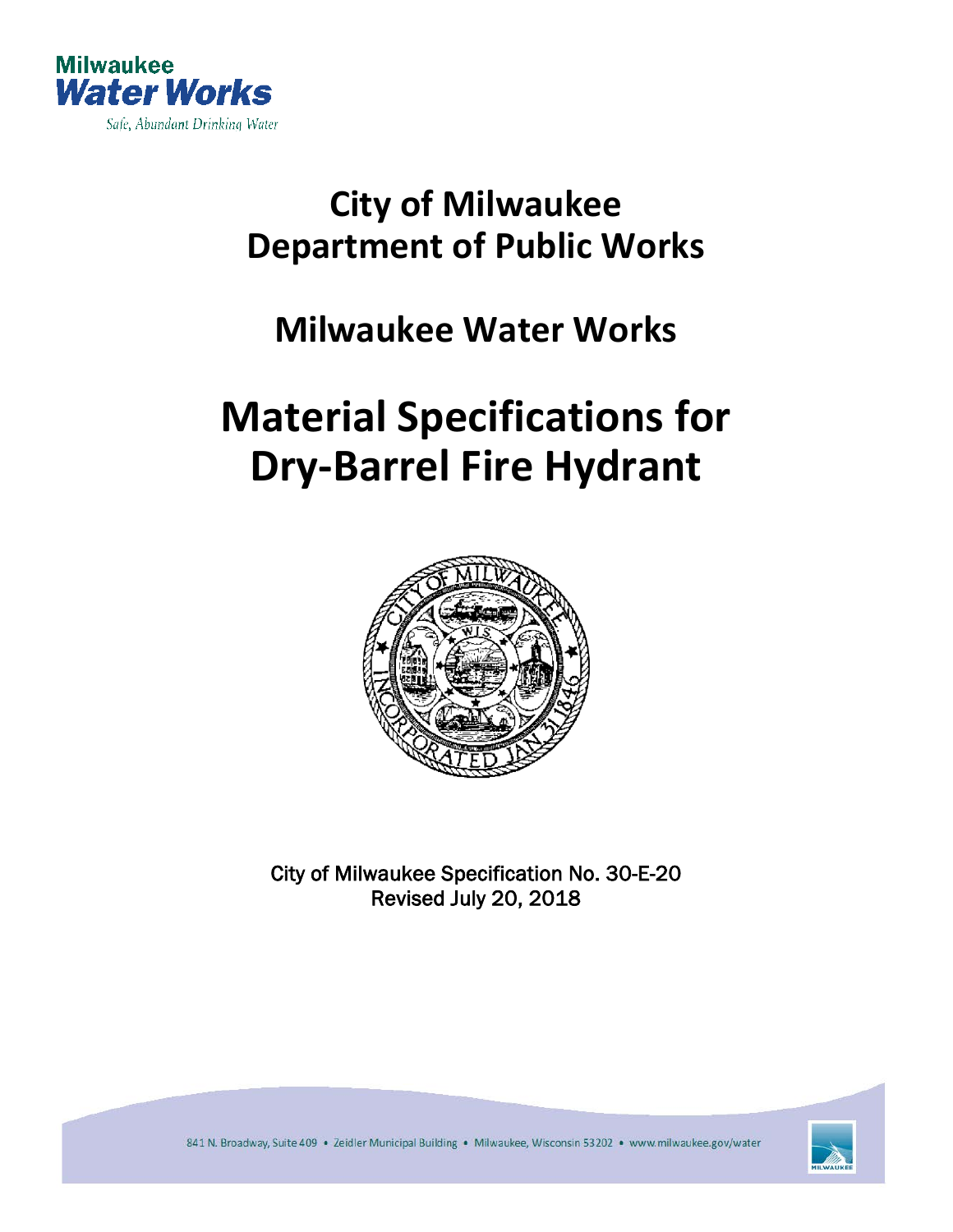- **I.** GENERAL REQUIREMENTS: Vendors bidding through the Department of Administration Business Operations Division, Procurement Services Section, shall comply with the latest version of City of Milwaukee Specification No. 70b-D-7, except as modified herein. MATERIALS FURNISHED UNDER THIS SPECIFICATION SHALL COMPLY WITH AND BE CERTIFIED WITH THE PROVISIONS OF THE CITY OF MILWAUKEE ORDINANCE 310-18.9 AND THE AMERICAN IRON AND STEEL REQUIREMENT (AIS) OF THE DRINKING WATER STATE REVOLVING FUND (DWSRF).
- II. WARRANTY: In addition to the warranty requirements specified in Section IV of specification 70b-d-7, the following terms shall apply: If four or more hydrants furnished under the same contract develop or exhibit similar defects after installation, the furnishing contractor shall also pay all of the labor, equipment and material costs incurred by the Milwaukee Water Works in replacing the fourth and subsequent defective part or hydrant, total cost not to exceed \$3,500 per hydrant.

Under this provision, the furnishing contractor also agrees to repair or replace, within a time period not to exceed 4 weeks, any hydrant or accessories found to be defective during the warranty period at no cost to the City, including all freight costs.

III. REPAIR PARTS: The bidder must be capable of providing repair parts to the City within 10 days of receiving an order.

 Upon delivery of the first shipment of hydrants, the parts required for the City to perform the following work must be available for purchase:

- A. Replace 10 complete nozzle sections, including the breakaway assembly, complete with frangible coupling and associated necessary components such as gaskets, rods, pins, nuts and bolts.
- B. Replace 10 standpipes including the lower rod, breakaway assembly complete with frangible coupling and associated necessary components such as gaskets, pins, nuts and bolts and the bottom flange and associated necessary components such as gaskets, clamps, lock rings, nuts and bolts.
- C. Replace 10 seat assemblies complete to include the main valve and retaining washers, plates or nuts, valve seat and insert, complete drain assembly and associated necessary components such as O-rings, pins and gaskets.
- D. Install barrel extension kits in the following quantities and lengths complete with stem extension, stem coupling with fasteners and flange assembly complete with associated necessary components such as gaskets, clamps, lock rings, nuts and bolts:
	- 1. 15 each 6 inch length
	- 2. 15 each 12 inch length
	- 3. 5 each 18 inch length

Dry-Barrel Fire Hydrant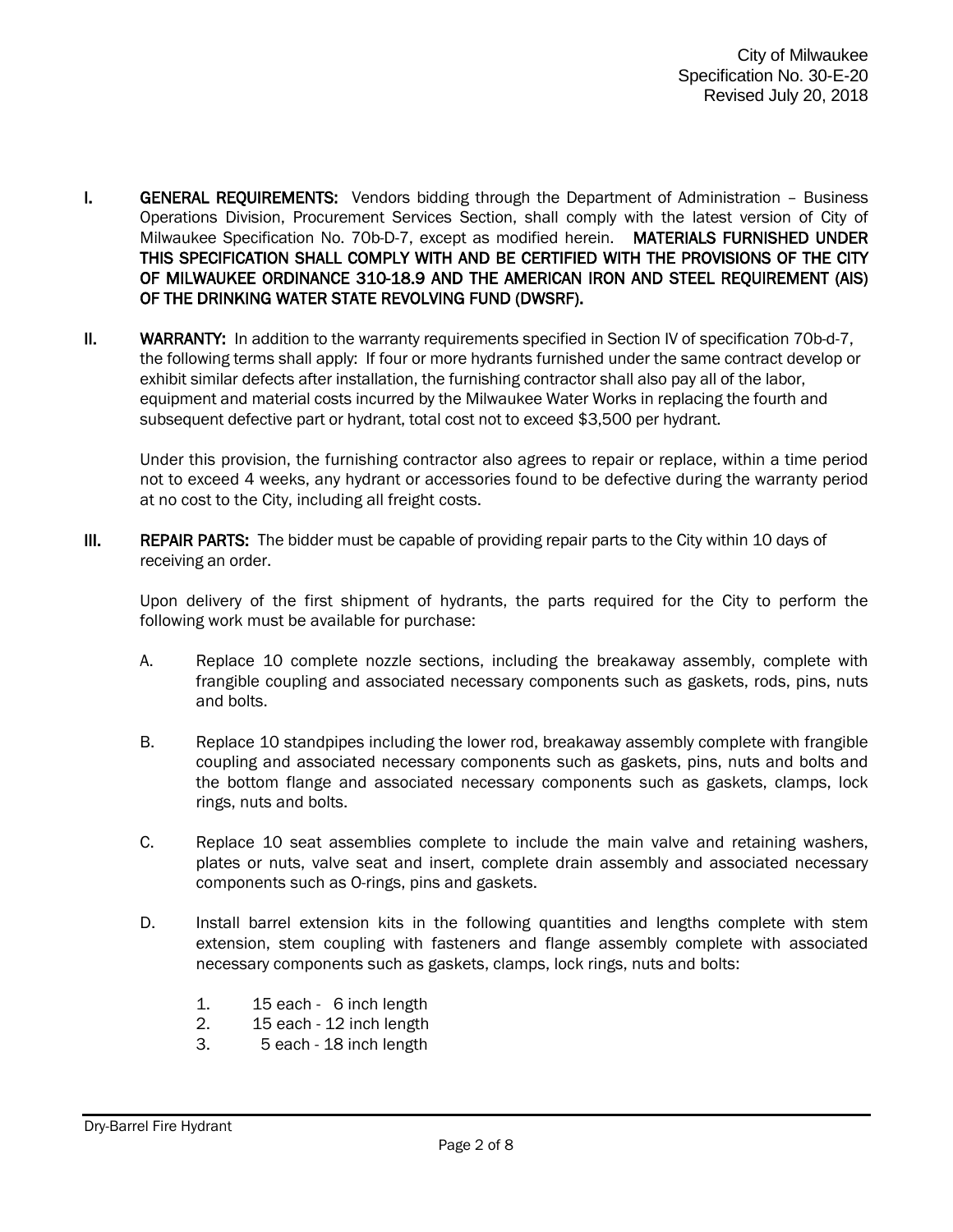- 4. 5 each 24 inch length
- E. Replace 15 breakaway assemblies complete with frangible coupling and associated necessary components such as gaskets, pins, nuts and bolts.
- F. Furnish 20 operating nuts, material of which shall be either ductile iron conforming to ASTM A536 or hardened bronze conforming to ASTM B-584, copper alloy, C86300 or C86200.
- IV. BID SUBMITTAL DATA: Upon request, bidders must submit the following data with their bid:
	- A. Cross Sectional drawings of the hydrant, showing the overall dimensions.
	- B. Material specifications for all components.
	- C. Maintenance manual, to include literature and descriptions of assembly and disassembly and special tools.
	- D. Weight of each bury length hydrant with accessories.
	- E. Statements confirming that all hydrants of the same make and model bid, regardless of the year manufactured, shall have interchangeable component parts and that the parts availability and delivery schedule shall remain firm for a minimum of a ten-year period.
	- F. Statement confirming that the manufacturer's or furnishing contractor's local supplier will have on hand a satisfactory inventory of replacement component parts of the hydrant, he or she intends to furnish, as may be necessary for the Milwaukee Water Works to properly repair and maintain the hydrant in a timely manner.

Note: If not provided with the bid but requested by the DOA, Business Operations Division, Procurement Services Section, the missing information, documentation and/or drawings detailed above must be submitted within three working days of receiving a request or the bid will be rejected.

V. SHIPPING AND DELIVERY: In addition to the shipping and delivery requirements specified in Section X of Specification 70b-D-7, the hydrants shall be shipped on a flat bed truck. The hydrants are to be secured in place, in such a manner as to prevent damage to the hydrant components or coatings during shipment.

#### VI. TECHNICAL REQUIREMENTS

A. Description: A hydrant, as described herein, is a discharge pipe made of ductile or cast iron, or a combination thereof, with a self-contained valve and threaded brass nozzles at which water may be drawn from the water main for the prime purpose of extinguishing fires. It shall be so constructed as to reduce damage due to traffic impacts and keep repair time to a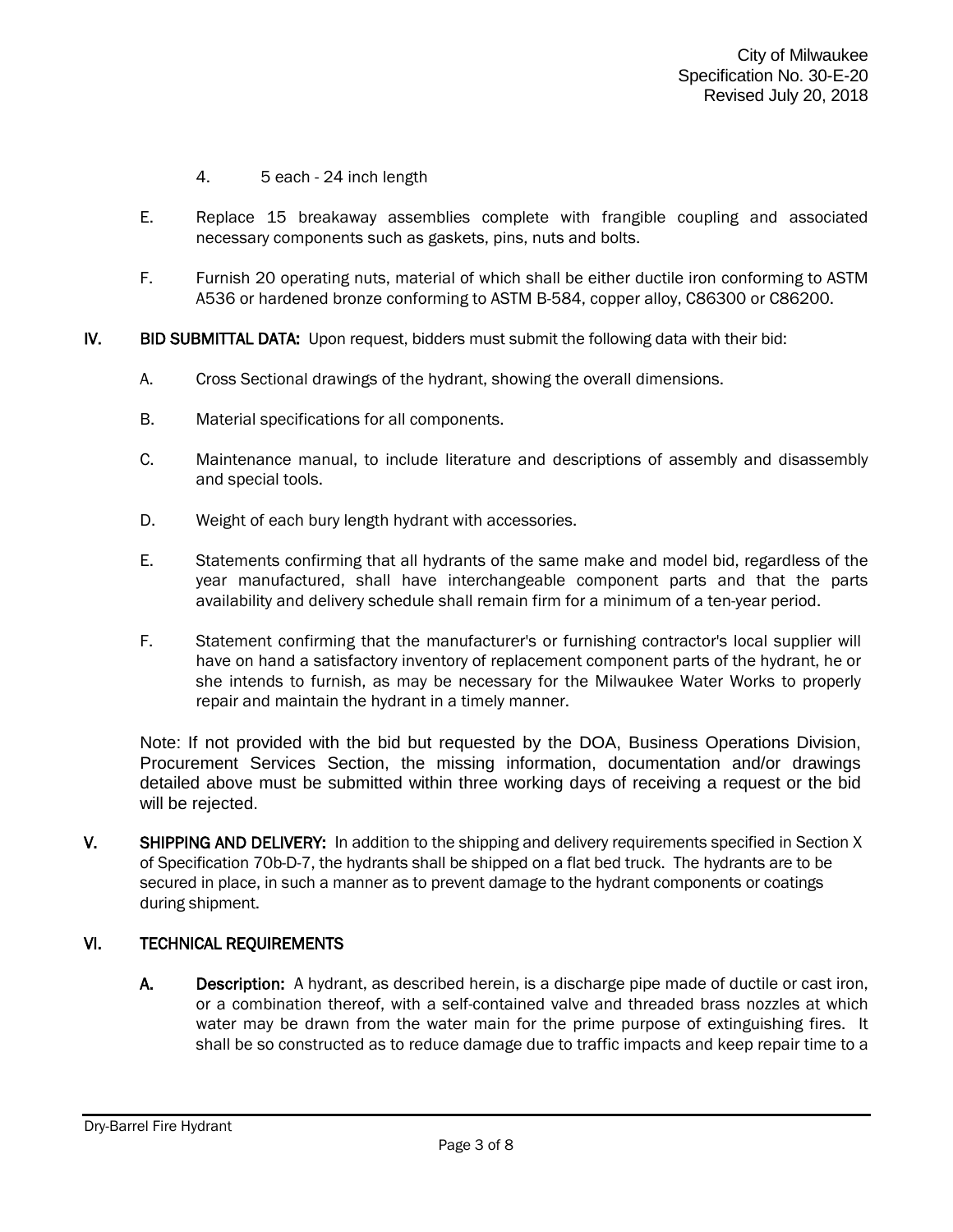minimum by breaking at the designated point of failure, a frangible section, on impact.

- B. Standards: Unless otherwise stated, the hydrant shall conform to latest revisions of the following ANSI approved American Water Works Association Standards:
	- 1. AWWA C502 Dry-Barrel Fire Hydrants
	- 2. AWWA C110 Ductile-Iron and Gray-Iron Fittings
	- 3. AWWA C111 Rubber-Gasket Joints for Ductile-Iron Pressure Pipe and Fittings

#### C. Design Features:

- 1. Traffic Model: As specified in Section 4.5.6 of AWWA C502 except which is modified to permit a complete 360° rotation or any increment thereof.
- 2. Size of Main Valve Opening: 5-1/4 inch diameter.
- 3. Working Pressure: Rated for 250 psig.
- 4. Bury Length: Hydrants bury lengths shall be as stated in the bid form. The standpipe may be furnished either as a single piece or in two sections.
- 5. Extension: All extensions shall be made for insertion below the breakable flange. Extensions shall be made from the same material as that of the barrel. The hydrant must be designed to allow the use of barrel extension kits, which allow the raising of the hydrant to a new grade while retaining the "Safety Coupling and Breakable Flange" traffic collision feature at the new grade. Extension kits are to be in 6" increments, with the shortest being 6" long.
- 6. Nozzle Arrangement: Hydrant shall have one 4-1/2" pumper nozzle and two 2-1/2" hose nozzles with National Standard Threads as described in Appendix 'A' of AWWA C502. All nozzles shall be at the same elevation. Nozzle shall be capable of being threaded into the upper barrel and shall be mechanically locked in place.

The distance from the base of the operating nut to the center of the pumper nozzle shall not be less than 7-1/8". The distance between the ground and the center of the pumper nozzle shall not be less than 15 inches nominal dimension.

7. Inlet Connection: The hydrant inlet shall be an oversize mechanical joint with an internal diameter of 7.20", (+0.05",-0.0") which is designed to be installed on ductile iron pipe of 6.90" nominal O.D., and Class C-D cast iron pipe of 7.10" nominal O.D. The mechanical joint accessories shall include HSLA MJ bolts and nuts and an oversize-gray iron or ductile iron gland and rubber gasket to fit ductile iron and cast iron pipe as described above.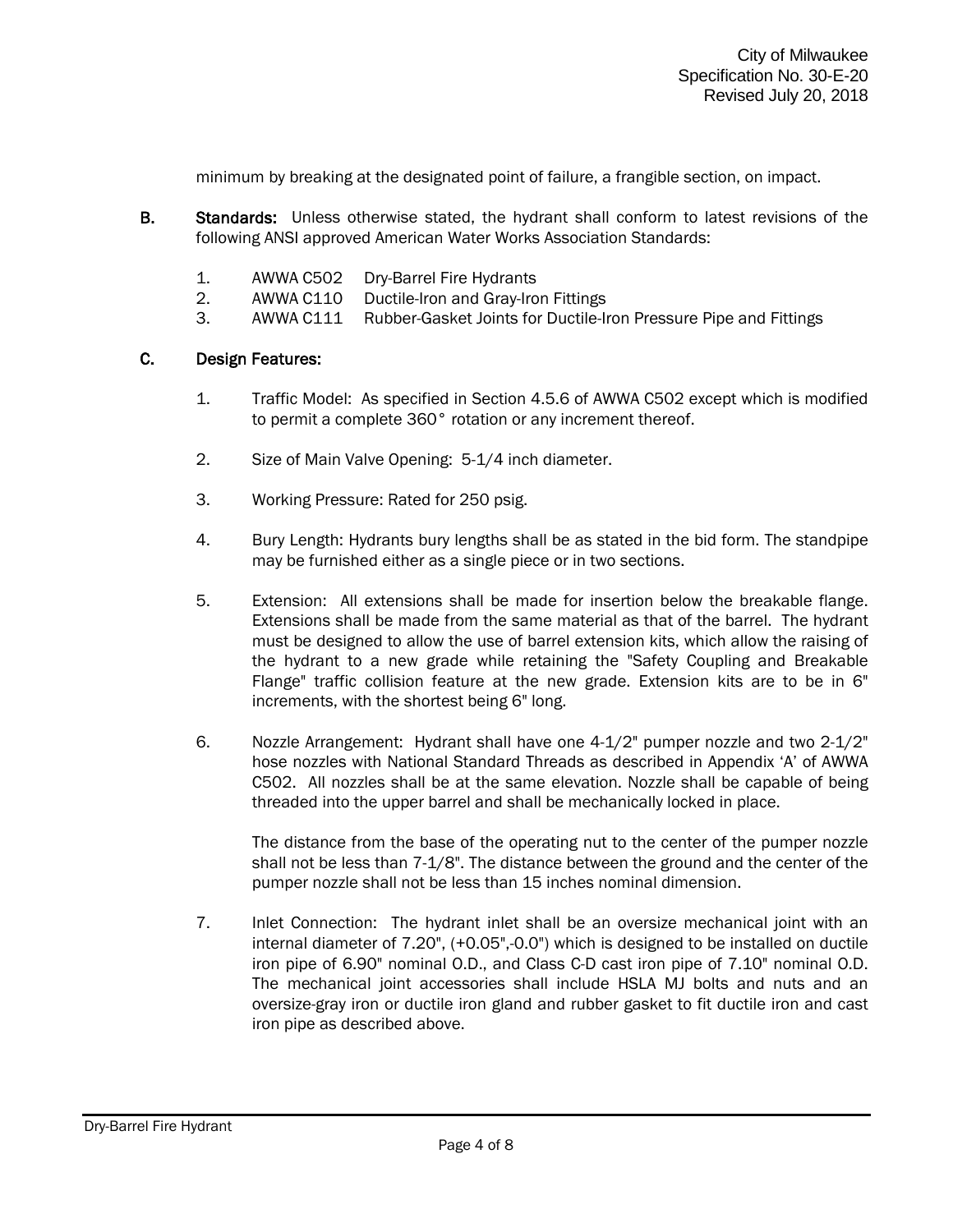The oversize M.J. gland shall have uniform thickness in accordance with AWWA-C110. M.J. T-head bolts and nuts shall be made of high strength low alloy steel, in compliance with Section 4.4.5 of AWWA C111. Hydrant oversize M.J. shoe shall come assembled with all the M.J. accessories including bolts and nuts and oversize M.J. gland and gasket.

- 8. Lugs: Hydrant shoe shall be lugged to accept 3/4" rods.
- 9. Valve Seat Connection: Drain ring and seat ring shall be bronze.
- 10. Valve Closure: Valve shall be designed to provide full contact with the entire sealing face of the main valve rubber and open against main pressure.
- 11. Direction of Operation: Open counter-clockwise.
- 12. Operating Nut and Nozzle Cap Nut: 1 ½" Pentagon design shall conform to Section 4.6.4.5 of AWWA C502. Material of the operating nut shall be either hardened bronze conforming to ASTM B-584, copper alloy, C86300, C86200 or ductile iron.
- 13. Corrosion Resistant Bolts and Nuts: All exterior fasteners, including all bolts and nuts, plugs, pins and external accessories shall be made from low zinc bronze or 300 series 18-8 stainless steel or other approved equal corrosion resistant material.
- 14. Lubrication: The lubrication shall be nontoxic and suitable for a temperature range of -30°F to +120°F. Lubrication shall be approved for use in contact with potable water where such contact occurs.
- 15. Color and Paint: The top section of the hydrant shall be painted Red. Painting shall be in accordance with Section 4.13 of AWWA C502. Top coat of paint shall be applied over a base coat of primer. All external repair parts that are part of the top section of the hydrant, such as operating nut and breakaway assembly, shall also be painted as described above.
- 16. Drain Outlets: Drain outlets shall be tapped with an IP thread to receive a drain plug.

#### D. Drawings:

1. The successful bidder shall, within 15 calendar days after the award of the contract, submit to the Superintendent of Milwaukee Water Works for approval, three (3) sets of certified drawings for the model hydrant being furnished and also shop drawings for each component part.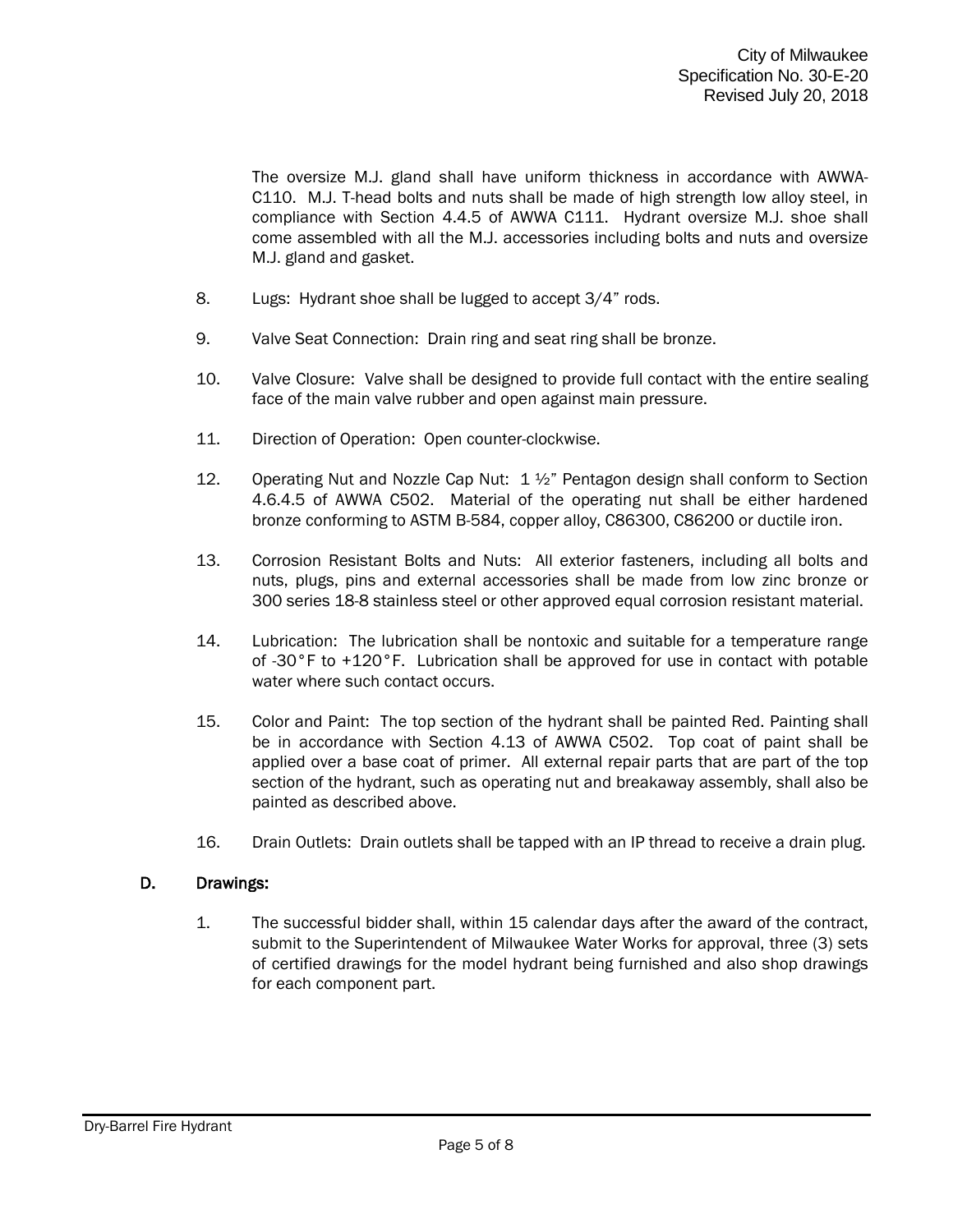- 2. The drawings shall show the following information:
	- a. Construction details
	- b. Overall dimensions
	- c. Weight of the hydrant for all bury lengths, complete with accessories
	- d. Materials specifications for all components
	- e. Number of turns to open
- 3. One set of drawings will be returned to the furnishing contractor marked "Reviewed – No Exception Taken", "Reviewed – Returned with Comments", Reviewed – Revise and Resubmit", or "Rejected". All materials shall be furnished in accordance with these approved drawings.
- 4. After making any corrections and notations, the bidder shall resubmit four (4) sets of drawings to the Superintendent of Milwaukee Water Works for record and distribution.
- 5. All work shall be done and all hydrants shall be furnished in accordance with these certified approved drawings. For any change in the design of the hydrant or a component part during the life of the contract, the manufacturer shall be required to submit a drawing showing the change(s) in detail. The change shall be approved by the Superintendent of Milwaukee Water Works before shipping. Failure to adhere to this procedure will be cause for rejection of the hydrants and/or cancellation of the contract.
- 6. The successful bidder shall also submit three (3) sets of shop drawings for the different component parts being used for the following:
	- a. Breakable Flange Repair Kit
	- b. Valve Seat Repair Kit
	- c. Barrel Extension Repair Kit
	- d. Nozzle Section Repair Kit
	- e. Stand Pipe Repair Kit

Upon request, the successful bidder shall submit the manuals and procedures required for the above-mentioned repair kits.

- E. Production Testing: Shall be performed by the manufacturer as specified in Section 5.1 of AWWA C502. Additionally, the following tests should also be performed as noted:
	- 1. Torque testing of the Hydrant Each assembled hydrant (all bury lengths) shall be torque tested as specified in Sections 4.5.5 and 5.2.2 of AWWA C502.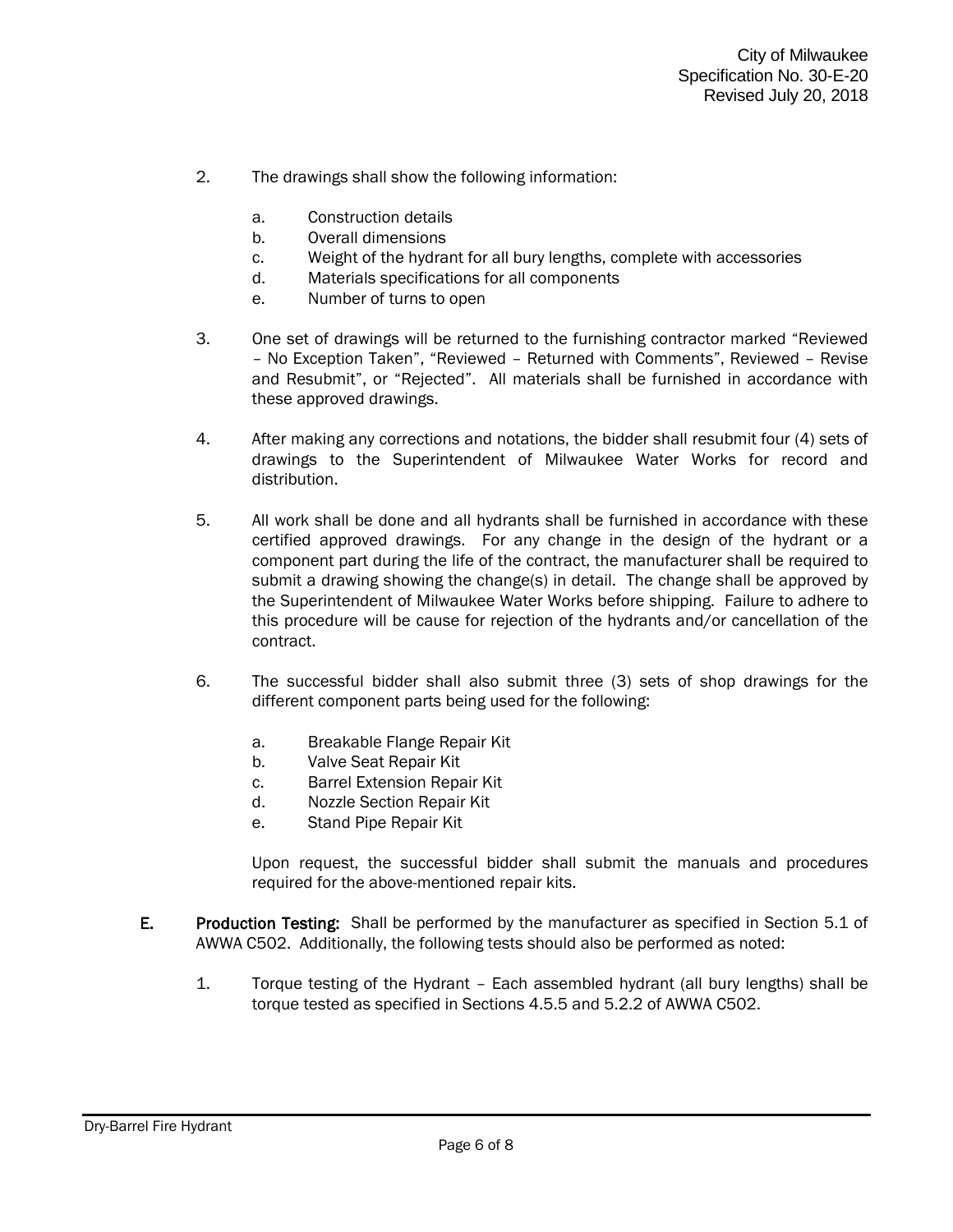- F. Manuals: Prior to inspection by the City, the manufacturer shall furnish four (4) copies of maintenance manuals and parts lists to the Superintendent of Milwaukee Water Works for the hydrants being furnished.
- G. Certification Requirements: Upon shipment of the hydrants, the manufacturer shall furnish, upon request, an Affidavit of Compliance in accordance with Section 6.3 of AWWA C502, in duplicate, to the Superintendent of Milwaukee Water Works for the hydrants being furnished.

The manufacturer shall provide, for every hydrant order placed, certification of compliance with the American Iron and Steel Act (AIS) as required by the Drinking Water State Revolving Fund (DWSRF)

The furnishing contractor is also required to submit the following certificates for each hydrant being furnished.

- 1. Hydrostatic and Leakage tests
- 2. Torque test Each assembled hydrant of all bury lengths shall be torque tested as per Section 5.2.2 of AWWA C502.
- VII. ACCEPTABLE BRANDS: The following brands and model numbers have been approved in accordance with City of Milwaukee Specification No. 70b-D-7 and are acceptable to the City of Milwaukee.

Mueller Co. model "Super Centurion" stop in bonnet A-473

Manufacturers may request approval from the City of Milwaukee in accordance with City of Milwaukee Specification No. 70b-D-7.

#### VIII. INSPECTION BY THE CITY

- A. All required drawings, manuals and certifications shall be furnished before any materials will be inspected and accepted.
- B. The Superintendent of Milwaukee Water Works or a duly authorized representative shall inspect and test the hydrants furnished under this specification, in accordance with AWWA Standard C502.
- C. Any hydrant found not conforming to this specification subsequent to acceptance and/or installation will be rejected and must be replaced at no cost to the City including all freight costs.
- IX. TRAINING AIDS: *Upon request*, the successful bidder shall furnish as training aids one (1) cutaway model of the hydrant bid, and/or two sets of tools necessary for repairs and maintenance. The training aids shall allow complete assembly and disassembly as well as the repair of the head, shoe,